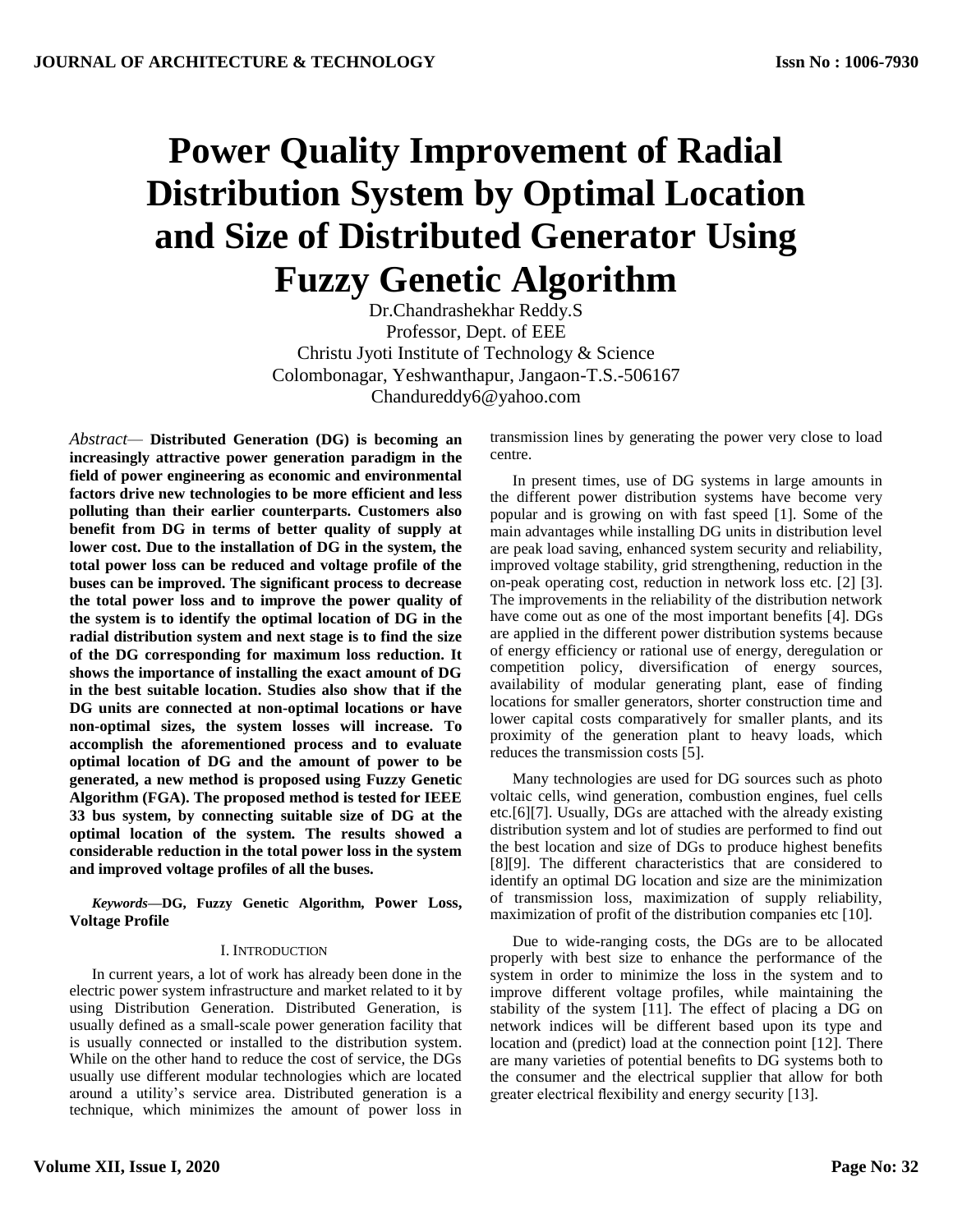In this paper, the optimal placement of DG and amount of power being generated by DG are computed using PSO and neural network. Here, a two stage PSO and one stage neural network which is used to identify the optimal placement of DG and amount of power to be generated, are presented. The rest of the paper is organized as follows: Section II briefly reviews the recent related works; Section III describes the proposed technique with sufficient mathematical models and illustrations; Section IV discusses the implementation results; and Section V concludes the paper.

## II. RELATED RESEARCHES: A REVIEW

Some of the latest research regarding optimal location and the reliability of distributed generator are as follows.

Amanifar *et al*. [14] have proposed a PSO algorithm that finds out the optimal placement and size of DGs and this proposed method was performed on a 15- bus test system. One of their objectives was to get some reduction by considering some functions such as total cost of the system, real power loss and the number of DGs to be connected. The objective function depends on some operating constraints. The obtained simulation results have proved that DG in optimum location and sizing can result into minimization of the fiscal cost. The number of DGs effect goodly to reduce the fiscal cost. Moreover, the result has indicated that the PSO have the potential to search for the best position and size of DGs on power system network. Also, the best DG placement and sizing result in enhancement of voltage profile, diminution of power losses and improvements are produced in power transfer capacity.

Yassami *et al*. [15] have suggested a Pareto based Multiobjective Optimization Algorithm (MOA) known as Strength Pareto Evolutionary Algorithm (SPEA) for DG planning in different distribution networks. In opposition to the conventional multi-objective optimization techniques this technique correlate different objective functions by utilizing their weighting coefficients and by creating one single objective function. In SPEA, each objective function is optimized separately. As the most of the objective functions are in contrast with each other, the SPEA produces a set of optimum solutions on the place of one single optimum one. Three different objective functions considered are: (1) minimization of power generation cost (2) minimization of active power loss (3) maximization of reliability level. The goal of this optimization is to achieve each objective function. The site and size of DG units are assumed as design variables.

Injeti *et al.* [16] have proposed a technique for optimal planning and operation of different active distribution networks regarding the location and sizing of Distributed Generators. The DG unit placement and sizing is calculated by using a fuzzy logic and an analytical method respectively. The efficiency of the proposed method is to produce a comprehensive performance analysis on 12-bus, 33-bus and 69-bus radial distribution networks.

Mohammadi *et al.* [17] have proposed an optimal DG unit placement using Genetic Algorithm (GA). The best possible size of the DG unit is calculated analytically by using approximate reasoning suitable nodes that are determined for

DG unit placement. Reliability and power loss reduction indices of distribution system nodes are modeled. GA containing a set of rules is used to determine the DG unit placement. DG units are placed with the highest suitability index. Simulation results have shown the advantage of optimal DG unit placement. In comparison with the other power loss and reliability improvement techniques, it is providing very good reduction not only in power loss but also it is improving reliability improvement.

In order to produce some reductions in the real power losses and to make some enhancements in the voltage profile, Lalitha *et al*. [18] have suggested a Fuzzy and PSO technique to install DG in the radial distribution systems. A two-stage methodology has been proposed for the optimal DG placement: (1) In the first stage, the best DG location was found out by using fuzzy approach, and (2) In the second stage, the size of the DGs is found by using PSO for maximum loss reduction.

Paliwal *et al*. [19] have investigated the different impacts of DG unit's installation on different criterions such as, electric losses, reliability and voltage profile of distribution networks. Their aim of this study is to find optimal distributed generation allocation for loss reduction subjected to constraint of voltage regulation in distribution network. The system is further analyzed for different increased levels of Reliability. Distributed Generator offers the additional advantage of increasing reliability levels as suggested by the improvements in various reliability indices such as SAIDI, CAIDI and AENS. Comparative studies are carried out and related results are addressed.

A. Rezazadeh *et al*. [20] have shown the different impacts of DG on the power system transitory stability. They have used a typical 6-bus power system in their relative study of this technique. They have considered many different-2 scenarios to investigate genetic algorithm to allocate and sizing of DGs. After occurrence of a fault and tripping faulty line, power in the slack bus generator changes comprehensively in order to compensate for the losses of new power flow route. These changes of power produced in each case with no DG are calculated and compared with summation of DG sizes.

#### III. MATHEMATICAL FORMULATION OF OBJECTIVE FUNCTION

The objectives considered in the present study are maximization of the energy loss cost savings, minimization of line voltage drop, as well as maximization of the power transfer capability of the system. The percentage decrease in total Energy Loss Cost Savings (ELCS) when a DG is installed and run for  $T_d$  hours in a day is as given in Equation 1 . It is desired to have a DG size that maximizes this objective function when located at a particular bus.

$$
\max(ELCS) = \frac{C_E \sum_{M=1}^{N-1} T_d (P_{Lm}^B - P_{Lm}^D)^{G}}{C_E \sum_{M=1}^{N-1} T_d P_{Lm}^B}
$$
(1)

Subject to

$$
0 \le \sum P_{\text{Lm}}^{\text{DG}} < \sum P_{\text{Lm}}^{\text{B}} \tag{2}
$$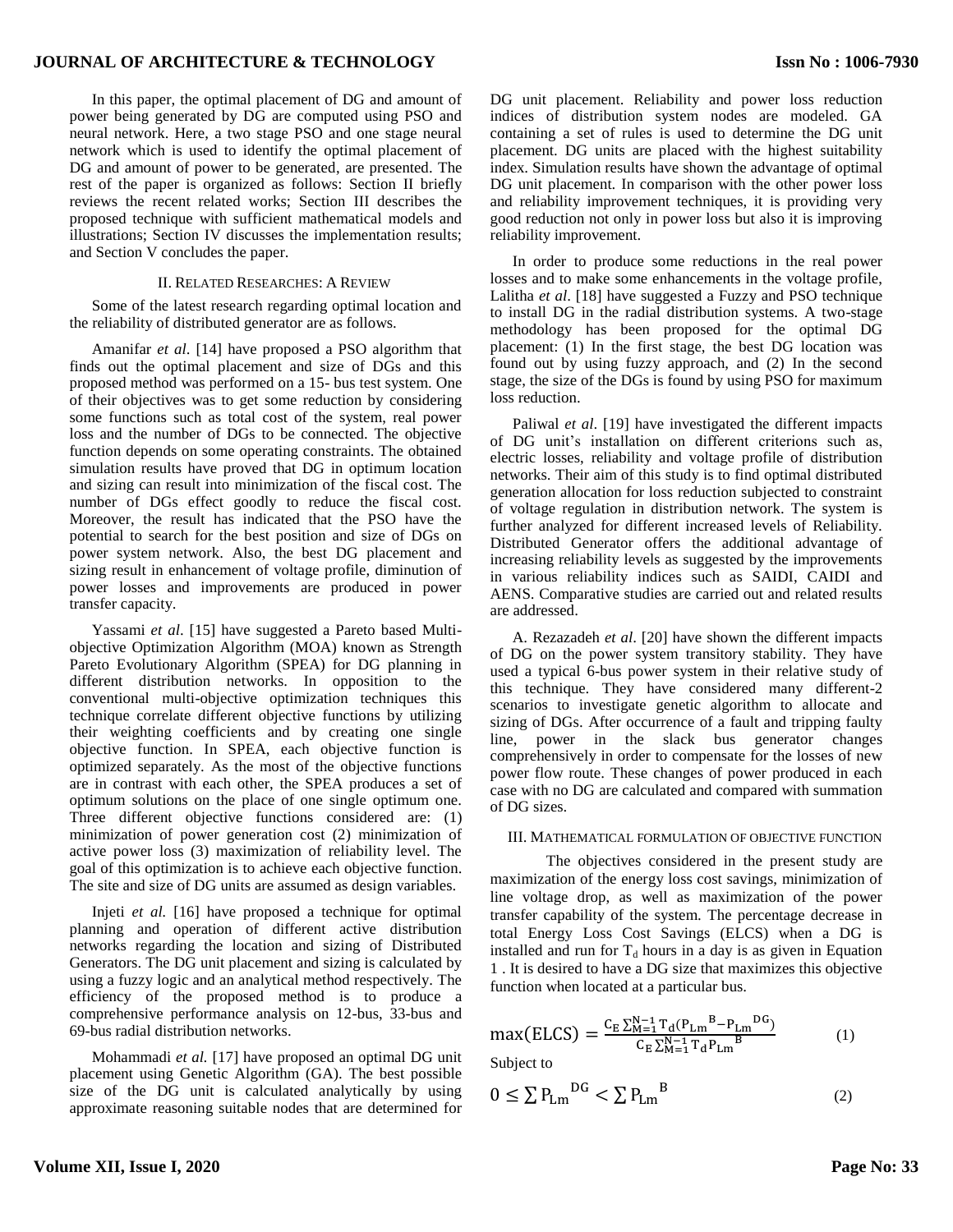Where  $C_E$  is unit energy cost (\$/MWh),  $P_{Lm}^{B}$  and  $P_{Lm}^{DG}$  are line *m* active power loss before and with DG installation respectively, and N is the number of buses. To improve the voltage profile of all buses, it is essential to minimize the voltage drop on all lines of the network. The total voltage drops on the system, which is a sum of the voltage drop on all the lines of the power prior to DG connection, is presented in Equation 3, where *m* is the line number.  $\Delta V_m$ , R<sub>m</sub>, and X<sub>m</sub> are voltage drop, resistance, and reactance of line *m* respectively.

$$
\sum_{m}^{N-1} \Delta V_m = \sum_{m}^{N-1} \sqrt{\frac{P_{Lm}(R_m^2 + X_m^2)}{R_m}}
$$
(3)

Minimizing the Line Voltage Drop (LVD) is synonymous to maximizing the difference between the voltage drop on the line before and after DG connection to the network. This can be formulated in percentage form as in given in Equation 4. In other words, the highest value of the expression on the RHS of Equation 4 minimizes the LVD.

$$
\min(LVD) = \max\left(\frac{\sum_{m=1}^{n-1} \Delta V_m{}^B - \sum_{m=1}^{n-1} \Delta V_m{}^{DG}}{\sum_{m=1}^{n-1} \Delta V_m{}^B}\right) \tag{4}
$$

The Power Transfer Capability (PTC) of a power system is the maximum power that can be transported via a power line from one point to another, without compromising the system security. DG is a viable alternative to distribution system expansion in response to the ever increasing population growth since environmental and economic constraints prohibit expansion of the existing network. The overall PTC of a distribution system could be computed from Equation 5, which is the sum of all the power transported on a line *m*, when  $P_{DG}$  size is connected to bus  $B_k$ .

$$
\max(PTC) = \frac{(P_{DG}B_k - \sum_{m=1}^{n-1} P_{Lm}^{DG} + \sum_{m=1}^{n-1} P_{Lm}^{B})}{P_{SW} - \sum_{m=1}^{n-1} P_{Lm}^{B}} \tag{5}
$$

Subject to the bus voltage, line thermal limit and DG capacity constraints are presented in Equation 6.

$$
|V_i|_{min} \le |V_i| \le |V_i|_{max}, S_m \le S_m^{max}
$$
  
and  $P_{DG} \le 0.4 \sum_{i=1}^N P_{Di}$  (6)

The DG size is limited to 40% of the total power demand of the system to avoid power quality and protection issues, which might arise as DG size increases.

Combining these individual objectives (Eqs. 1, 4 and 5) yields the expression presented in Equation 7. In other words, the bus  $B_k$  that maximizes the objective function when  $P_{DG}$  is sited this is regarded as the optimal location in this study.

$$
objfunB_k = \max(W_1 \times ELCS + W_3 \times PTC) MIN(W_2 \times LVD) \tag{7}
$$

Where the weighting factors  $W_1 + W_2 + W_3 = 1$ . These weights are allocated by the planner to indicate the relative importance of each objective. In this work, the respective weighing factors considered are 0.4, 0.3 and 0.3.

# IV. OPTIMAL PLACEMENT OF DG USING FUZZY GENETIC **ALGORITHM**

The flowchart shown in Fig. 1 summarizes the general procedure involved in the Genetic Algorithm (GA).



Fig. 1 General Flowchart of Genetic Algorithm

This generational process is repeated until a stopping condition has been reached.

Common terminating conditions are the following:

- i) A solution that satisfies minimum criteria is found.
- ii) A fixed number of generations is reached.
- iii) Computation time limit is reached.
- iv) No improvement in the objective function during an interval of time in seconds equal to stall time limit.
- v) Combinations of the above.

The simplest form of a GA involves three types of operators as Selection, Crossover and Mutation.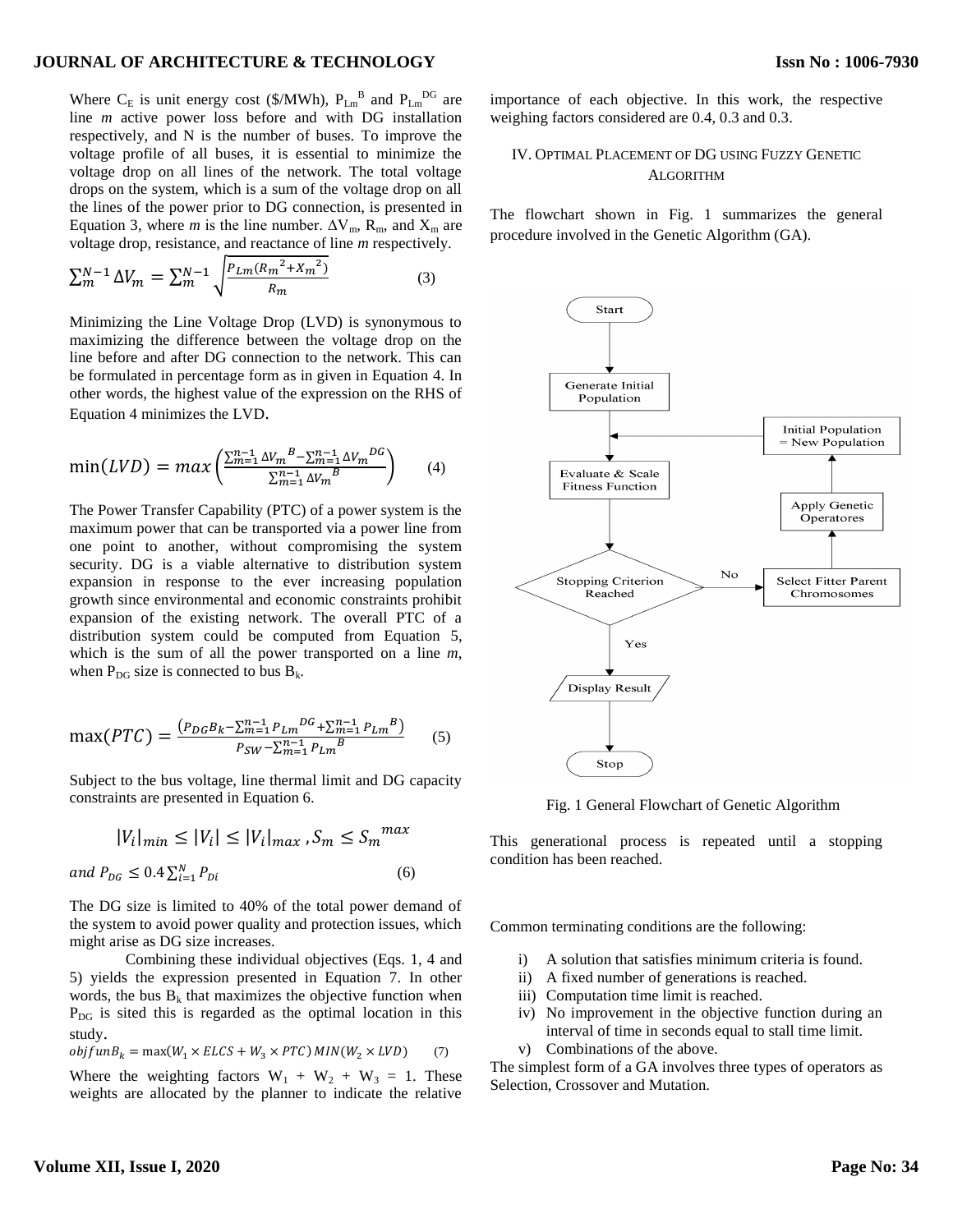The selection operator selects chromosomes in the population for reproduction. The fitter the chromosome is, the more times it is likely to be selected to reproduce; otherwise, it is eliminated from the population.

The crossover operator is used for recombination of individuals within the generation. It selects two individuals in the current generation and performs swapping at a random or fixed site in the individual string. The objective of the crossover process is to synthesize bits of knowledge from the parent chromosomes that will exhibit improved performance in the offspring. The common types of crossover are single point, two-point, uniform and arithmetic crossovers. Single point crossover, in which one crossover point is selected, then the binary string from the beginning of the chromosome to the crossover point, is copied from one parent, and the rest from the second parent, is adopted in this thesis.

The mutation operator is used to randomly flip some bits in a chromosome to explore the solution space. It introduces diversity into the population. If diversity is lost, the search convergences rapidly and some important information would be missing. After mutation, the new generation is complete and the procedure begins again with fitness evaluation of the population. The types of mutation are flip bit, boundary, nonuniform, uniform and Gaussian mutations.

GAs has certain control parameters that must be selected with maximum caution, since the performance of the GA depends largely on the values used. These parameters include population size, crossover rate and mutation rate. The choice of the control parameters, often left to the GA user, itself can be a complex non-linear optimization problem. Even though the choice of optimal parameters remains an open issue to a large extent, several researchers have proposed control parameter sets that guarantee good performance on carefully chosen test beds of objective functions. Two distinct parameter sets are proposed:

(i) Small population size, but relatively large crossover and mutation probabilities. Typical values include a population size of 30, a crossover rate of 0.9 and a mutation rate of 0.01.

ii) Larger population size, but much smaller crossover and mutation probabilities. A typical example of this includes a population size of 100, a crossover rate of 0.6 and a mutation rate of 0.001.

In real-life scenarios, the static configurations of the control parameters and encodings in GAs have some drawbacks, such as premature convergence, which usually results from rapid descending of the Population Diversity (PD), and its inability to handle fuzziness found in the fitness function. PD is the average distance between individuals in the population. A too

high or too low PD would make the GA not perform well. To effectively overcome this problem, non-traditional techniques such as dynamic and adaptive strategies are employed. This would mitigate the problem by controlling the PD to maintain the proper value, thereby improving the performance of the GA. In this study, a Fuzzy Genetic Algorithm (FGA) is developed by systematically integrating fuzzy expert systems into the GA, to dynamically control the GA parameters during operation, with a goal of achieving high performance of the algorithm. Experiments show that the FGA can search faster and more effectively than the simple GA in solving optimization problems.

The DG placement algorithm flow chart is presented in Fig. 2. The algorithm uses genetic algorithm to solve the optimization problem formulated in Equation 7. GA is a stochastic search and optimization technique based on the mechanism of natural selection and natural genetics search. Selection of appropriate GA control parameters is described as a complex optimization problem, which requires a maximum caution. The reason for this is that the performance of GA is largely dependent on these parameters. In addressing this issue, the two distinct parameter sets are identified to achieve good performance.



Continued in next page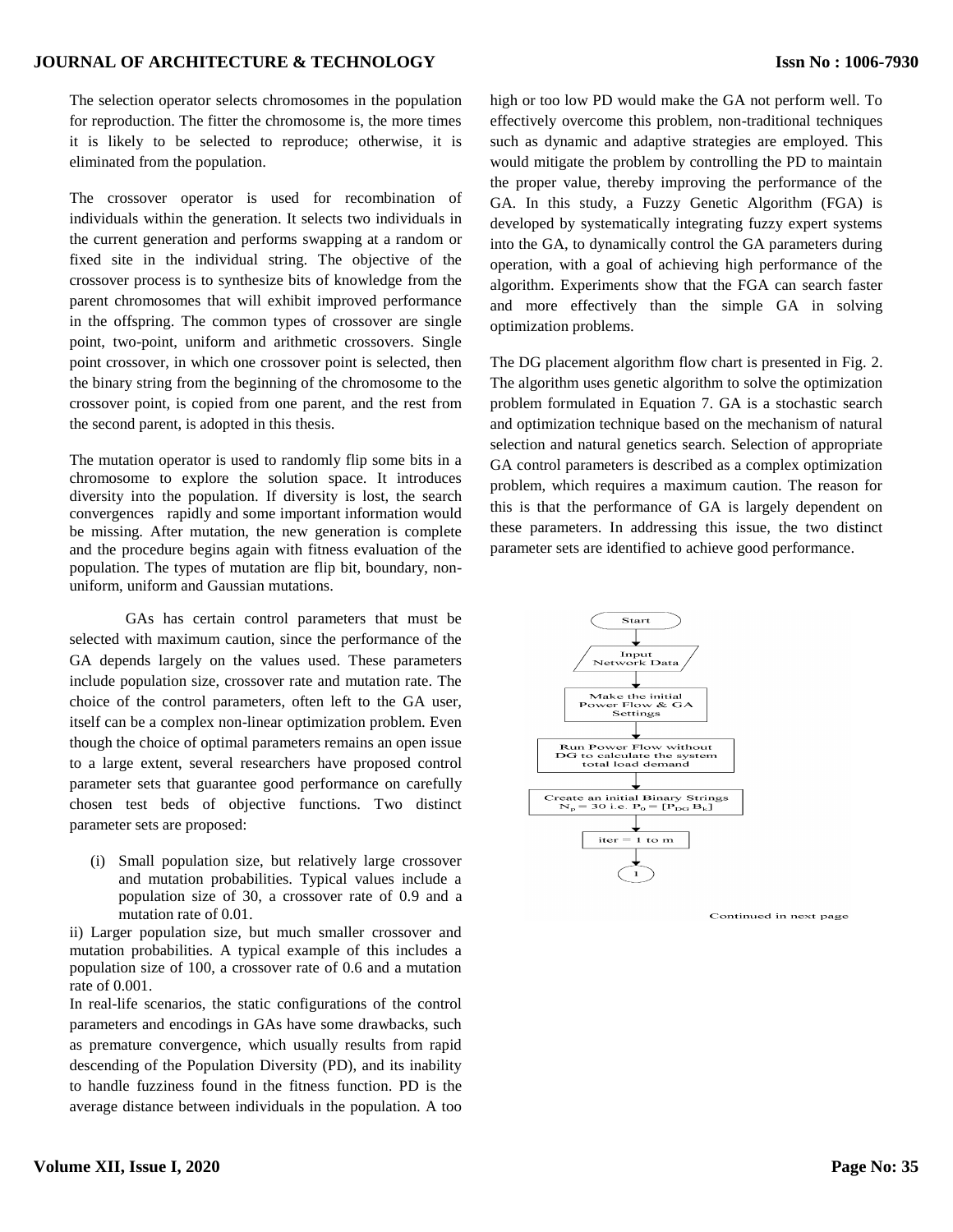

Fig. 2 Flowchart of the DG placement algorithm

The FGA convergence plot for IEEE 33 bus system displayed in Fig. 3. The developed algorithm converges faster than the same GA algorithm which was developed earlier [21] and therefore is adopted in this work.

#### A. *Novel Method for Solving Radial Distribution Network*

To minimize line losses of power systems, it is crucially important to define the size and location of local generation to be placed. On account of some of the inherent features of distribution systems as Radial structure, Unbalanced distributed loads and unbalanced operation, an extremely large number of branches and nodes and a wide range of X/R ratios The conventional techniques developed for transmission systems generally fail on the determination of optimum size and location of distributed generations.

computational time.

Due to the above three problems, a new approach to solve load flow problem is proposed.

Load flow analysis based on the equivalent current injection

admittance matrix or Jacobian matrix which is proved to be

#### *B. Distribution Load Flow (DLF) Program*

problematic for the radial systems.

Therefore, a new approach load flow program is developed to solve the load flow problem in radial distribution networks is presented, in which to find optimum placement and size of DGs is based on the calculation of voltage at the buses, real and reactive power flowing through lines, real power losses and voltage deviation, using Distribution Load Flow (DLF) program. An IEEE 33-bus radial distribution test system is taken as a study system for performing the test of DLF program. The results reveal the speed and the effectiveness of the proposed method for solving the problems.

The proposed methodology is based on the equivalent current injection that uses the Bus–Injection to Branch-Current (BIBC) and Branch-Current to Bus-Voltage (BCBV) matrices which were developed based on the topological structure of the distribution systems and is implemented for the load flow analysis of the distribution systems.

**Volume XII, Issue I, 2020**



Fig. 3 Plot of FGA convergence of developed software for 33 bus RDS

In real time applications that are Supervisory Control and Data Acquisition System (SCADA), Distribution Automation (DA) for the management of Radial Distribution System (RDS) such as network optimization, VAR planning, Switching, state estimation etc. require a robust and efficient load flow method. The traditional load flow methods such as Gauss-Seidel and Newton-Raphson methods fail to meet the above requirement. Therefore, there is need to develop a load flow solutions to meet the properties of RDS with less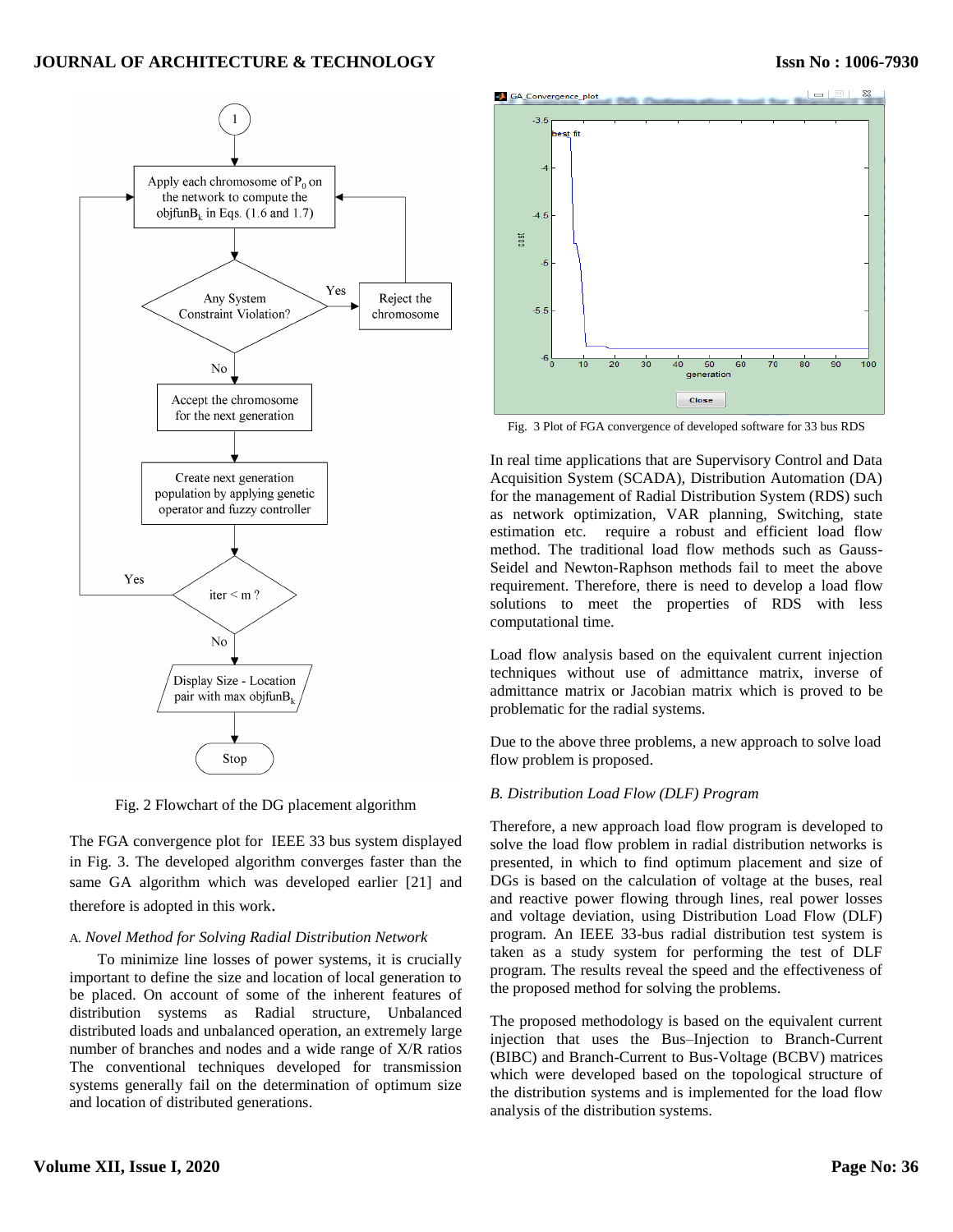### V. RESULTS AND DISCUSSION

The proposed method Fuzzy Genetic Algorithm (FGA) is implemented using MATLAB 2011 and tested for distribution system reconfiguration IEEE 33-bus RDS given in Fig. 4. Substation voltage is 12.66 kV and base MVA has been taken as 100 MVA.



Fig. 4. IEEE 33 Bus System

The objective function and power loss plots with DG on the system with all loads modeled as constant power are shown in Fig. 5 and DG optimization details for the same test system are presented in Table I. It is visible from the figure that bus 8 is the optimal location with an optimal DG size of 1.486 MW.

The plot at bus 1 on Fig. 5 is that of the base case without DG, since generator buses are not recommended for DG connection. It should be noted from the figure that sitting DG at buses 2 and 3, 18 to 25 would amount to a great disservice to the power distribution companies as the loss incurred in each of them is higher than the standard values. They are therefore termed as critical buses where the power distribution companies must not attempt to place DG.

To reflect the voltage dependency nature of distribution systems, the loads were modeled as composite loads consisting of 45% constant power, 30% constant current and 25% constant impedance. This was run with the proposed method and results are presented in Table II, which really show the effect of the composite loads. Here the overall system power loss is less than when a constant power load model alone was considered for all loads. Adopting this, recommendation would save the power distribution companies the sum of 260.29 US \$ per day, based on a unit energy cost of \$120 per MWh. Table III shows the compared voltage value after and before installed DG at all the buses.



Fig. 5 Objective functions and Power loss plots with DG

Table I. DG optimization details for constant power load model

| Parameter                   | Without DG | With DG |
|-----------------------------|------------|---------|
| Active Power loss in kW     | 211        | 120.6   |
| Reactive Power loss in kVAR | 143        | 106.3   |
| Minimum Voltage in Per Unit | 0.90380    | 0.92610 |
| Maximum Voltage in Per Unit | 1.00000    | 1.00000 |
| Average Voltage in Per Unit | 0.94532    | 0.96648 |

Table II. DG optimization details for composite load model

| Parameter                   | Without DG | With DG |
|-----------------------------|------------|---------|
| Active Power loss in kW     | 189        | 111.6   |
| Reactive Power loss in kVAR | 127.9      | 100.8   |
| Minimum Voltage in Per Unit | 0.9095     | 0.9297  |
| Maximum Voltage in Per Unit | 1.0000     | (0.000) |

Table III.Comparison of Voltage Profile of buses before and after DG connection

|         | Per Unit Voltages at each bus |         |
|---------|-------------------------------|---------|
| Bus No. | <b>Without DG</b>             | With DG |
| 1       | 1.00000                       | 1.00000 |
| 2       | 0.99703                       | 0.99793 |
| 3       | 0.98290                       | 0.98866 |
| 4       | 0.97539                       | 0.98474 |
| 5       | 0.96796                       | 0.98106 |
| 6       | 0.94948                       | 0.97070 |
| 7       | 0.94596                       | 0.96726 |
| 8       | 0.93230                       | 0.95392 |
| 9       | 0.92597                       | 0.94774 |
| 10      | 0.92009                       | 0.94200 |
| 11      | 0.91922                       | 0.94115 |
| 12      | 0.91771                       | 0.93968 |
| 13      | 0.91153                       | 0.93365 |
| 14      | 0.90924                       | 0.93141 |
| 15      | 0.90782                       | 0.93002 |